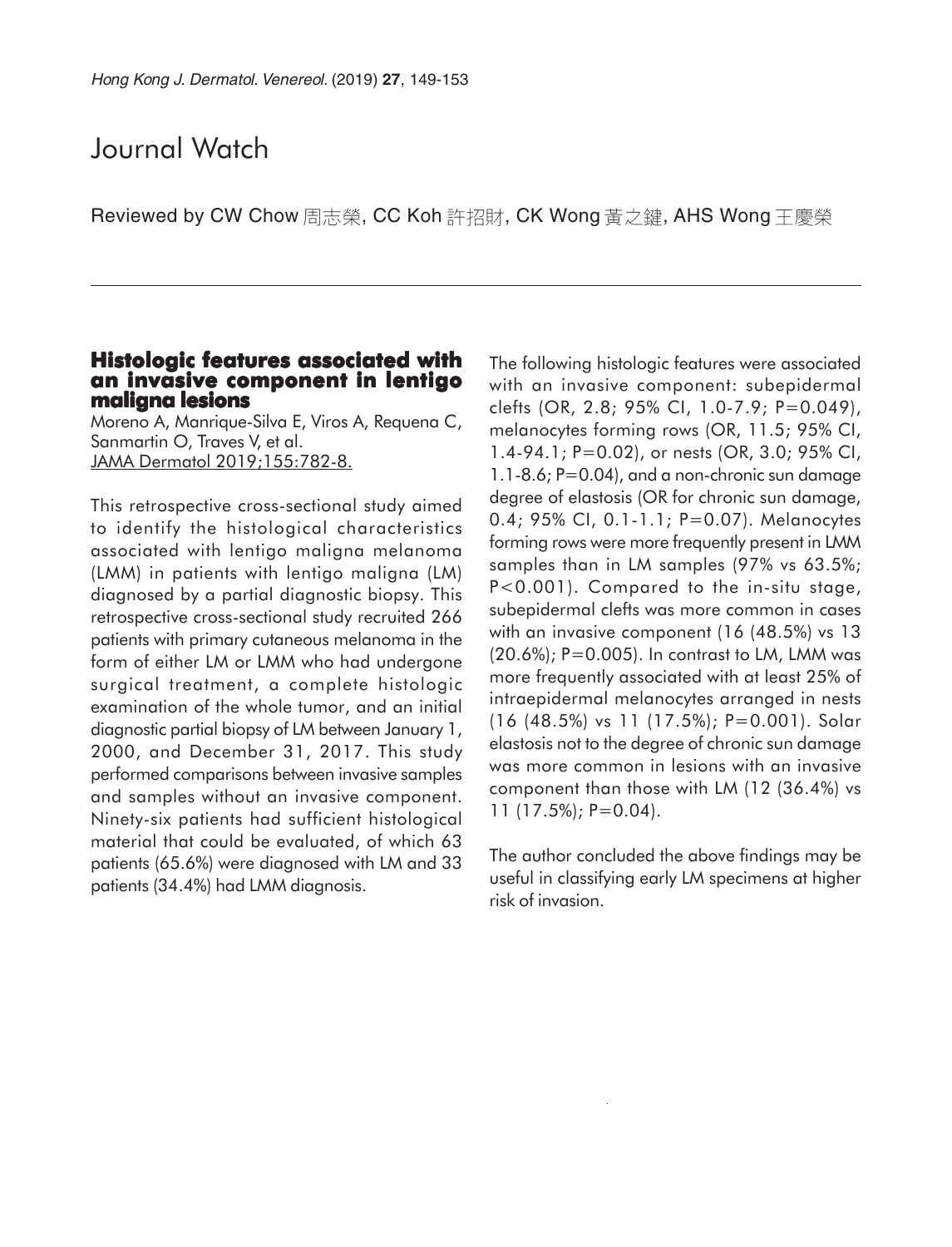## **Prevalence of advanced liver fibrosis in patients with severe psoriasis**

Maybury CM, Porter HF, Kloczko E, Duckworth M, Cotton A, Thornberry K, et al. JAMA Dermatol 2019 June 5. doi: 10.1001/ jamadermatol.2019.0721. [Epub ahead of print]

The aim of this study was to describe the prevalence of and evaluate the clinical factors associated with advanced liver fibrosis in people with severe psoriasis. Four hundred adults with severe psoriasis were recruited in this prospective observational cohort study. The primary outcome was a diagnosis of advanced liver fibrosis determined by transient elastography. Psoriasisspecific and metabolic indices, alcohol use, and methotrexate exposure were evaluated.

Three hundred and thirty-three of the 400 patients had transient elastography scans that were suitable to be evaluated. Advanced hepatic fibrosis was present in 47 of 333 patients (14.1%; 95% CI, 10.4%-17.9%). The best performing multivariate model for advanced fibrosis included the following: insulin resistance, reduced alcohol consumption, psoriasis severity, platelet count, increased central obesity (waist circumference), and aspartate aminotransferase level.

The authors concluded that these study findings suggest that advanced fibrosis is common in severe psoriasis. People with severe psoriasis should be screened for advanced liver fibrosis irrespective of which systemic medication they are receiving.

### **Dupilumab provides important provides important clinical beneits to patients with atopic dermatitis who do not achieve clear or almost clear skin according to the Investigator's Global Assessment: a pooled analysis of data from two phase III trials**

Silverberg JI, Simpson EL, Ardeleanu M, Thaci D, Barbarot S, Bagel J, et al. Br J Dermatol 2019;181:80-7.

Dupilumab is a monoclonal antibody that inhibits the interleukin 4 and 13 pathway and was approved to treat moderate to severe atopic dermatitis (AD). Investigator's Global Assessment (IGA) is a common tool in measuring the outcome for treatment of eczema. IGA 0 (clear) or 1 (almost clear) was defined as treatment success in many studies. This study investigated the efficacy of dupilumab for AD patients through both IGA and other outcome measures. Patients were randomised to dupilumab 300 mg weekly, dupilumab 300 mg every 2 weeks or placebo. Loading dose (600 mg) on day 1 was given to patients in all dupilumab regimens.

A total of 892 patients were treated with dupulimumab or placebo. At 16 weeks, about 171 of 448 (38.1%) of AD patients treated with dupilumab achieved the primary endpoint of IGA score ≤1 while this was seen in only 47 of 443 (10.6%) placebo treated patients. Patients with IGA score >1 also showed significant improvement their outcome measures. The dupilumab group had greater improvement with respect to other outcome measures than the placebo group: Eczema Area and Severity Index (EASI) -48.9% vs -11.3%, Pruritus numerical rating scale (NRS) -35.2% vs -9.1%, Body surface area (BSA) -23.1% vs -4.5%, Patient-Oriented Eczema Measure (POEM) score ≥4-point improvement 57.4% vs 21%, Dermatology Life Quality Index (DLQI) score ≥4-point improvement 59.3% vs 24.4%. In conclusion, dupilumab has a significant benefit in treatment of moderate to severe atopic dermatitis with respect to both IGA score and other clinical outcomes. Even patients with IGA score >1 showed significant improvement in other outcome measures.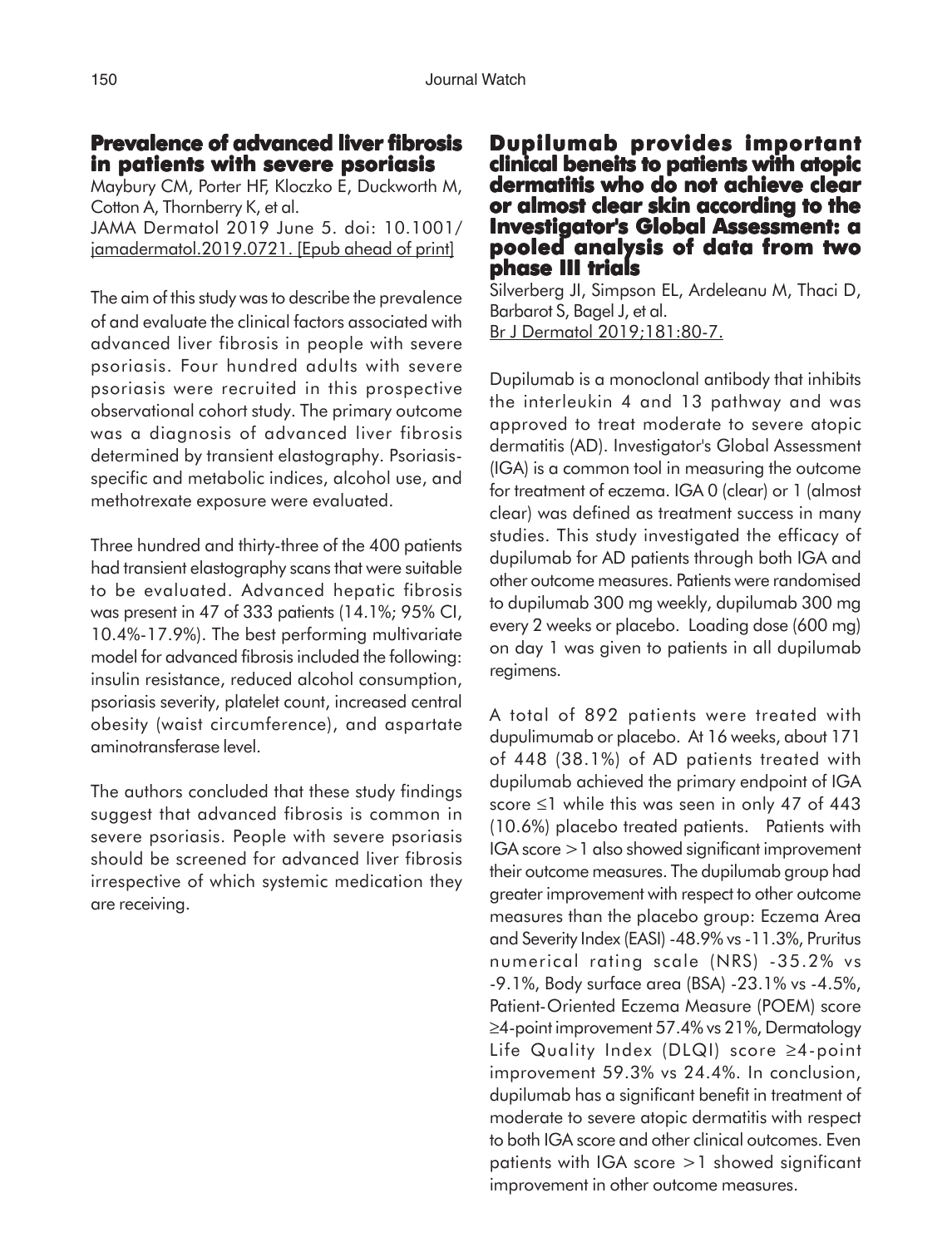#### **Efficacy and safety of mirikizumab (LY3074828) in the treatment Y3074828) in the treatment of moderate-to-severe plaque psoriasis: results from a randomized phase II study**

Reich K, Rich P, Maari C, Bissonnette R, Leonardi C, Menter A, et al. Br J Dermatol 2019;181:88-95.

Interleukin (IL) 23 is a key cytokine involved in pathogenesis of psoriasis. Mirikizumab (LY3074828) is a humanised monoclonal antibody that inhibits the p19 unit of IL23. This was a double-blinded study on the efficacy and safety of different doses of mirikizumab for the treatment of moderate or severe psoriasis. Two hundred and five patients were randomised to receiving placebo, 30 mg, 100 mg or 300 mg mirikizumab subcutaneously at week 0 and week 8. Psoriasis Area and Severity Index (PASI) 90 at week 16 for placebo, 30 mg, 100 mg or 300 mg mirikizumab was measured and found to be  $0\%$ ,  $29\%$  (P=0.009), 59% (P<0.001) and 67% (P<0.001) respectively. PASI 90 response rate at week 16 was better for higher dose of mirikizumab and higher than placebo.

Common side effects of mirikizumab were viral upper respiratory tract infection, other upper respiratory tract infection, injection site pain, hypertension, diarrhoea. No deaths were reported. One patient with history of hypercholesterolaemia and alcohol abuse had elevated liver enzyme which returned to normal after discontinuation of mirikizumab. He was also found to have alcohol abuse and elevated liver enzymes again after this study. It was concluded that mirikizumab is a safe and effective treatment for moderate or severe psoriasis.

# **Pharyngeal Chlamydia and gonorrhea: a hidden problem**

Gaspari V, Marangoni A, D'Antuono A, Roncarati G, Salvo M, Foschi C, et al. Int J STD AIDS 2019;30:732-8.

Chlamydia trachomatis (CT) and Neisseria gonorrhoeae (NG) are the commonest agents of bacterial sexually transmitted infections (STIs) worldwide. Besides the common urogenital infections, they can also infect extra-genital sites, such as pharyngeal and ano-rectal mucosa, especially in women and men having sex with men (MSM). In this cohort study, 893 cases reporting unprotected oral sex were enrolled. A pharyngeal swab was taken from each patient for the molecular detection of CT and NG. Genotyping of positive CT samples by an *omp1* gene PCR was performed. Overall, 155 cases had pharyngeal infection (17.4%). There was a total of 134 cases of gonorrhea (15%) and 34 chlamydial infections (3.8%) detected in the pharyngeal site. There were no significant differences between males and females. Four cases of L2 serovar infection, (all in MSM) giving a 0.4% overall prevalence of pharyngeal lymphogranuloma (LGV) were detected on CT genotyping. There was a significant association between CT/NG pharyngeal infections and HIV positivity  $(P=0.01)$ , history of sexual contacts with a partner positive for CT and/or NG (P<0.0001), and the presence of concurrent genital and/or rectal infections (P<0.0001). It should be noted that over 90% of the infections were completely asymptomatic, suggesting that symptoms were not predictors of a pharyngeal infection ( $P=0.7$ ). These findings suggest that pharyngeal screening for CT/GC should be considered if there is a history of unprotected oral sex even in asymptomatic cases.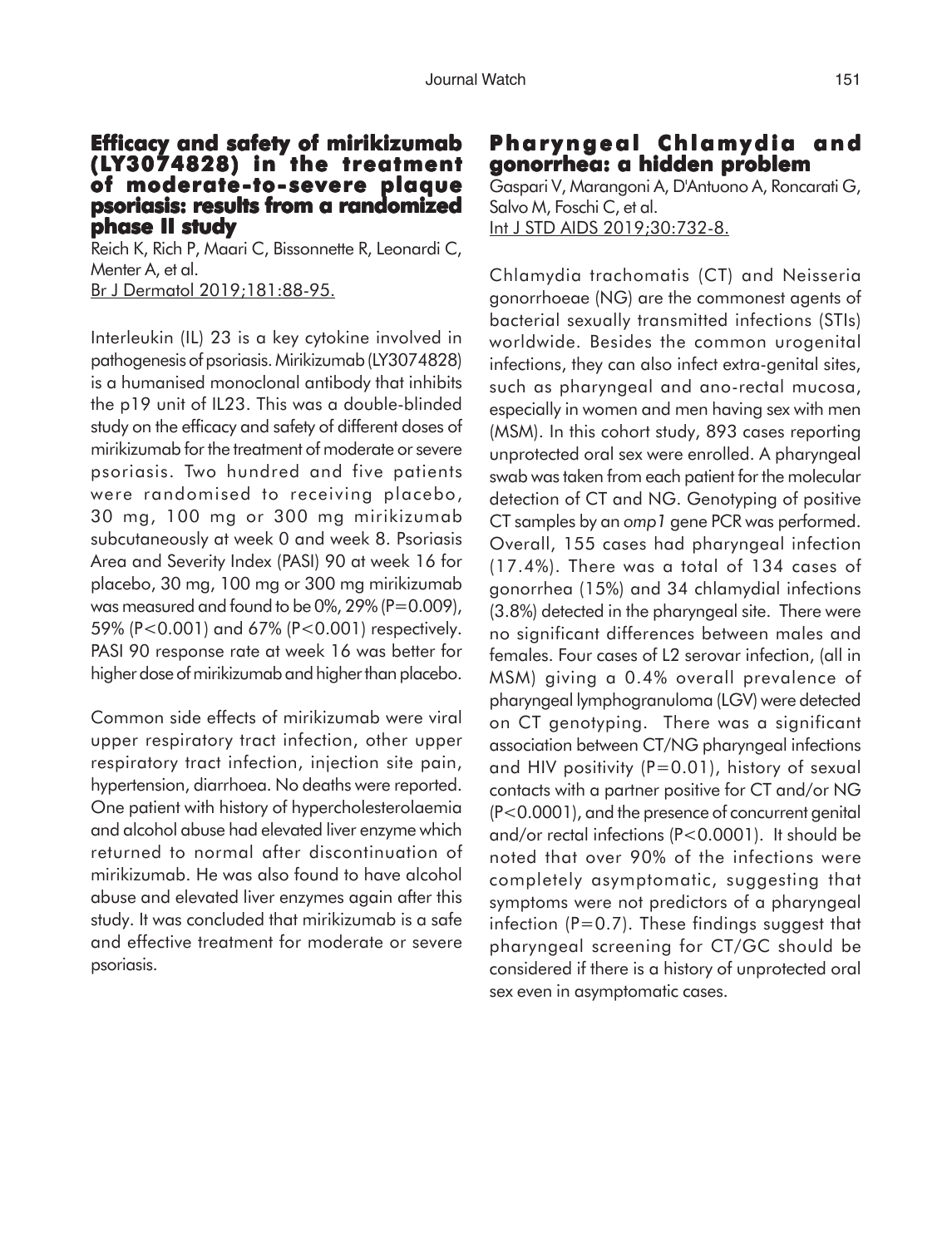#### **Neurosyphilis is more common in malignant syphilis: a case series and review of the literature**

Zhu L, Shi M, Peng RR, Gu X, Guan Z, Xu H, et al. Int J STD AIDS 2019;30:779-85.

Malignant syphilis is also known as lues maligna or nodular-ulcerative syphilis, is a rare form of secondary syphilis and is believed to be more common in immunocompromised patients because there has been an increase in the reported cases with the appearance of HIV population. This study aimed to investigate the relationship between HIV infection, malignant syphilis, and neurosyphilis through a systematic chart review of 26 malignant syphilis patients seen at our hospital. All cases were of secondary syphilis consisting of five females and 21 males, aged 20-68 years. Of these, 18 cases (69%) were HIV positive. Six patients were diagnosed with neurosyphilis and malignant syphilis but were HIV negative. A literature review of 83 reported malignant syphilis cases since 1987 revealed no association between HIV infection and malignant syphilis or neurosyphilis. It was concluded that these findings suggested that there was a strong association between malignant syphilis and neurosyphilis in general and that there was no association between HIV infection, malignant syphilis and neurosyphilis. This should be borne in mind when managing these cases.

#### **Risk factors and diagnostic markers of bacteremia in Stevens-Johnson syndrome and toxic epidermal and epidermal necrolysis: a cohort study of 176 patients**

Koh HK, Chai ZT, Tay HW, Fook-Chong S, Choo KJL, Oh CC, et al. J Am Acad Dermatol 2019;81:686-93.

Stevens-Johnson syndrome (SJS) and toxic epidermal necrolysis (TEN) are dermatological emergency conditions characterised by epidermal detachment and mucositis. SJS-TEN is a disease continuum differentiated on the basis of the percentage of body surface area (BSA) detached. The mortality rate of the two conditions ranges from 10% for SJS and up to 50% for TEN. The most common cause of death in SJS-TEN is sepsis, which accounts for 50% of the mortality. This retrospective cohort study was done to validate potential risk factors for bacteraemia that were present in patients upon admission and to identify clinical and laboratory findings that might enable rapid prediction of positive blood cultures.

A total of 176 patients were recruited in this study in which 33.5%, 29% and 37.5% were cases of SJS, SJS-TEN and TEN respectively. The most common organisms identified were *Acinetobacter baumannii*, followed by *Staphylococcus aureus*, other Grampositive bacteria and Enterobacteriaceae. Bacteraemia occurred in 29.5% of the patients during hospitalisation. The overall in-hospital mortality rate was 23.9%. Patients with bacteraemia were more likely to require ICU admission, invasive mechanical ventilation, dialysis and had longer hospital lengths of stay. Patients who received cyclosporine and intravenous immunoglobulin were not found to be significantly associated with bacteraemia. In the multivariate analysis, significant risk factors on admission associated with bacteraemia included haemoglobin <=10 g/dL  $(OR 2.4, 95\% CI 2.2-2.6), BSA > =10\% (OR 14.3,$ 95% CI 13.4-15.2) and existing cardiovascular disease (OR 2.1, 95% CI 2.0-2.3).

One limitation of this study was the retrospective study design which included the flaws inherent in that design choice. Secondly, the study location was the national reference centre for SJS-TEN, in which the data are prone to referral bias. Finally, in the setting of a burns unit and burns ICU, the microbial data might be skewed toward nosocomial organisms.